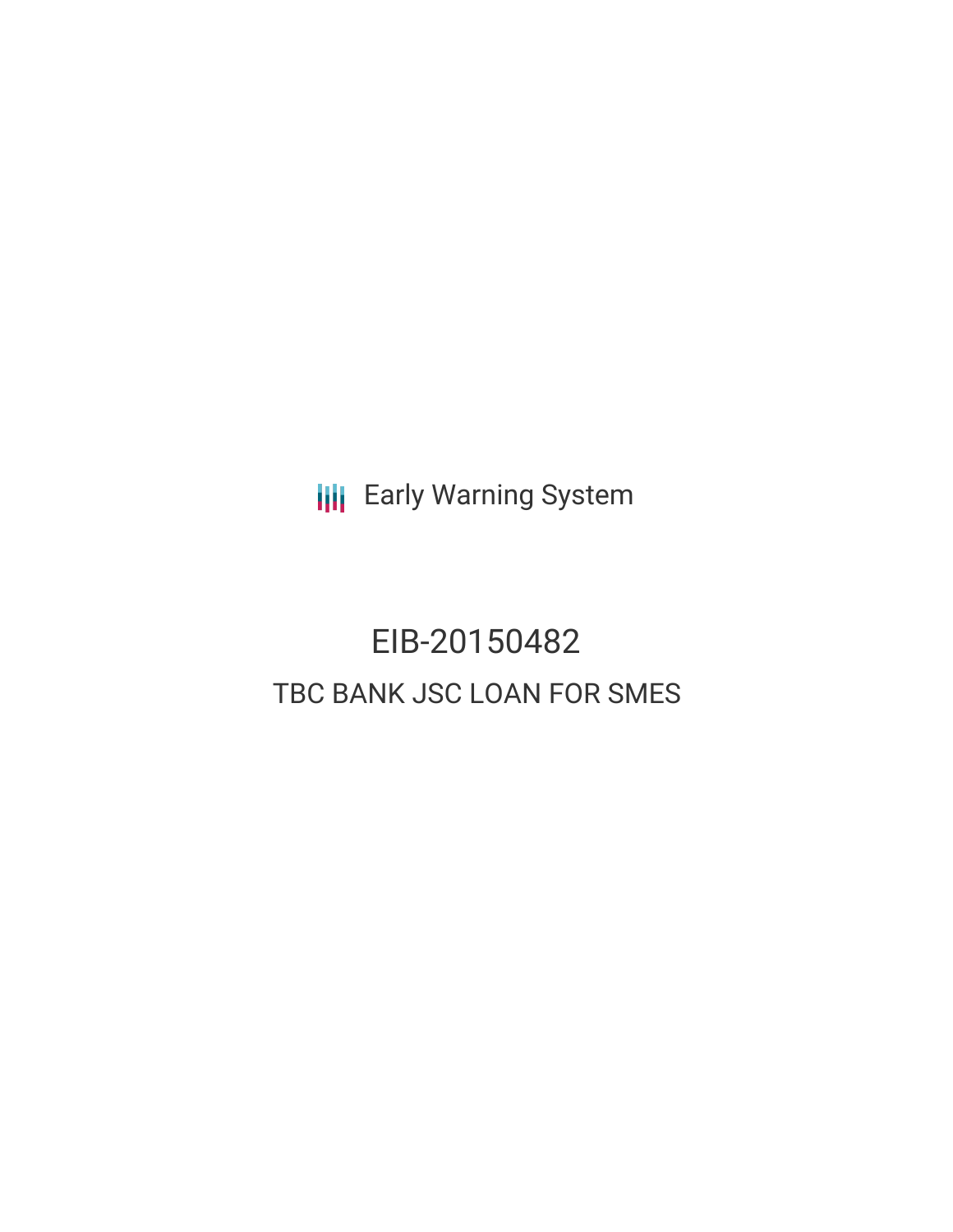

#### **Quick Facts**

| <b>Countries</b>               | Georgia                        |
|--------------------------------|--------------------------------|
| <b>Financial Institutions</b>  | European Investment Bank (EIB) |
| <b>Status</b>                  | Proposed                       |
| <b>Bank Risk Rating</b>        | U                              |
| <b>Borrower</b>                | TBC BANK JSC                   |
| <b>Sectors</b>                 | Finance                        |
| <b>Investment Type(s)</b>      | Loan                           |
| <b>Investment Amount (USD)</b> | $$59.34$ million               |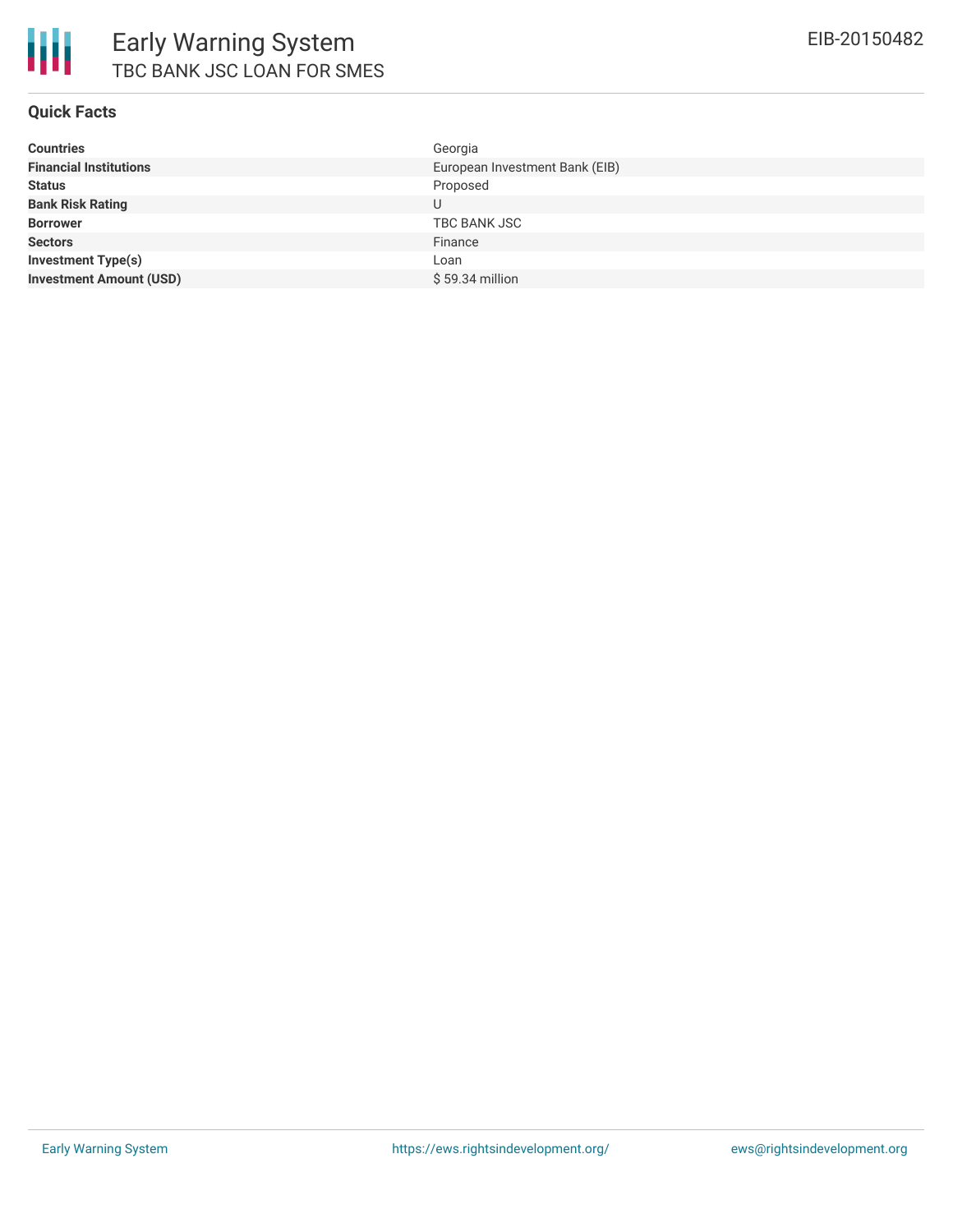

## **Project Description**

This project provides financing to TBC Bank for on-lending to small and medium-sized enterprises in Georgia.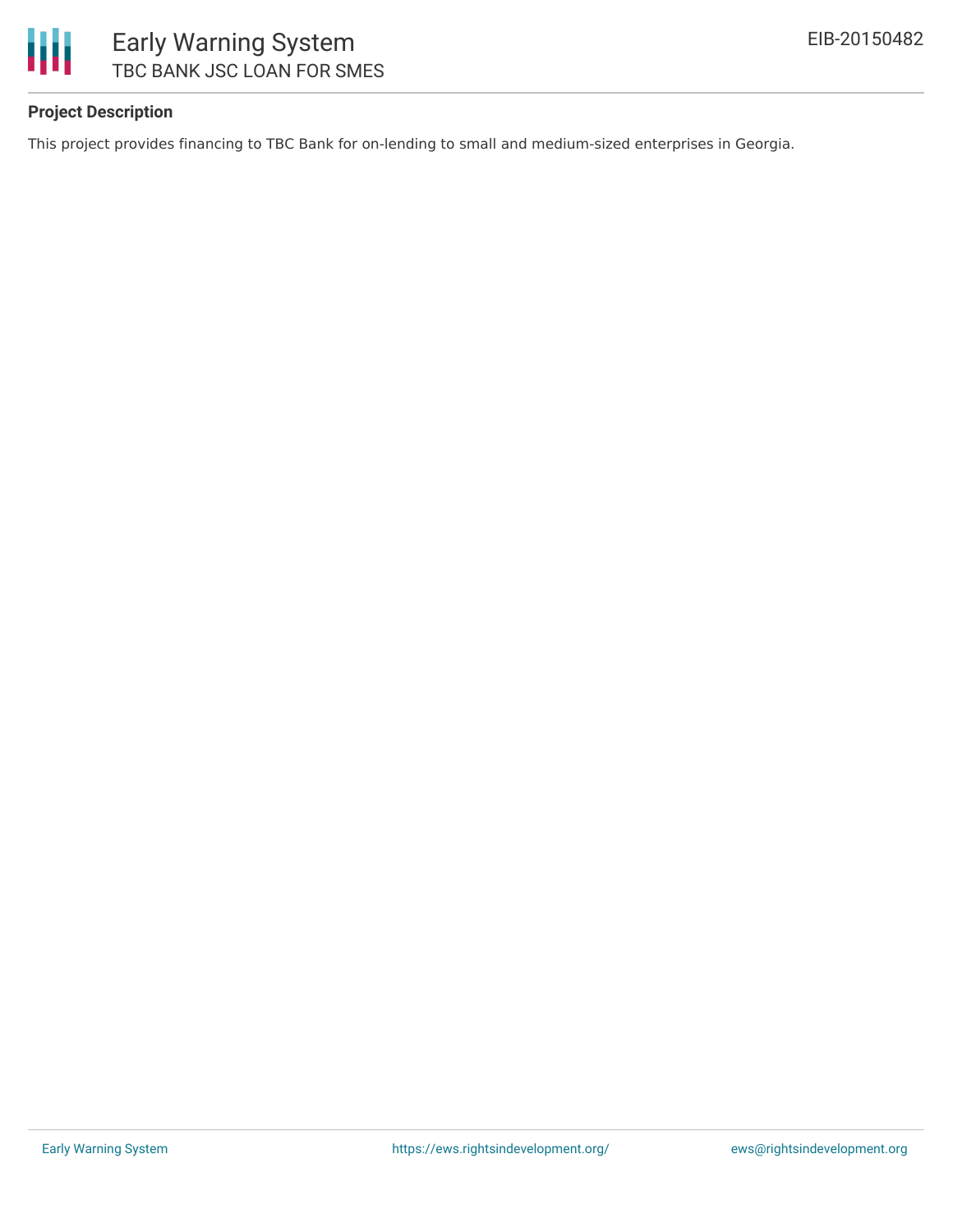

#### **Investment Description**

European Investment Bank (EIB)

#### **Financial Intermediary**

Financial Intermediary: A commercial bank or financial institution that receives funds from a development bank. A financial intermediary then lends these funds to their clients (private actors) in the form of loans, bonds, guarantees and equity shares. Financial intermediaries include insurance, pension and equity funds. The direct financial relationship is between the development bank and the financial intermediary.

JSC TBC [Bank](file:///actor/542/) (Financial Intermediary)